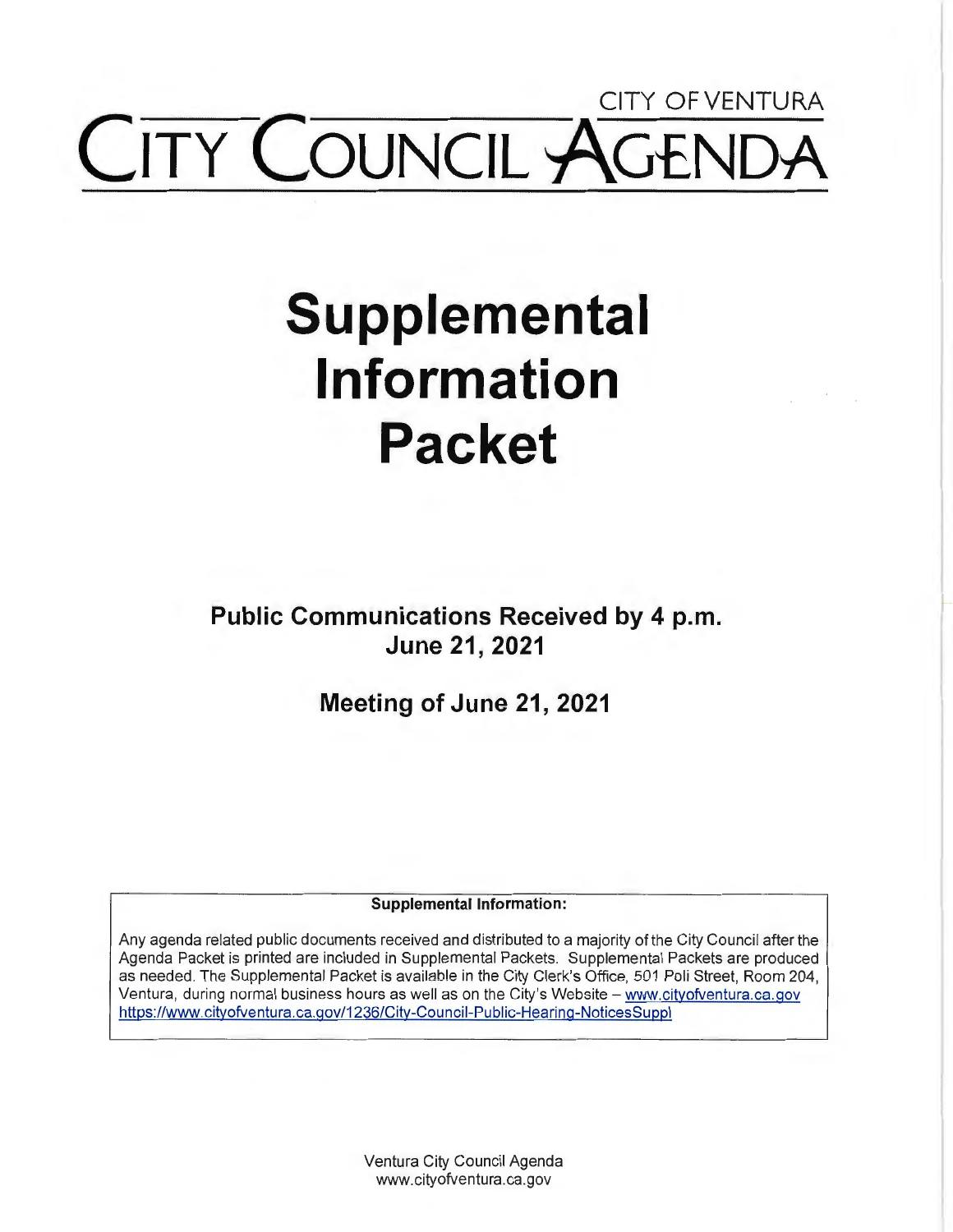### AGENDA ITEM 12A

## ADOPT RESOLUTION FOR FISCAL YEAR 2021-2022 OPERATING AND CAPITAL IMPROVEMENT BUDGET AND SALARY RESOLUTIONS FOR 2021-2022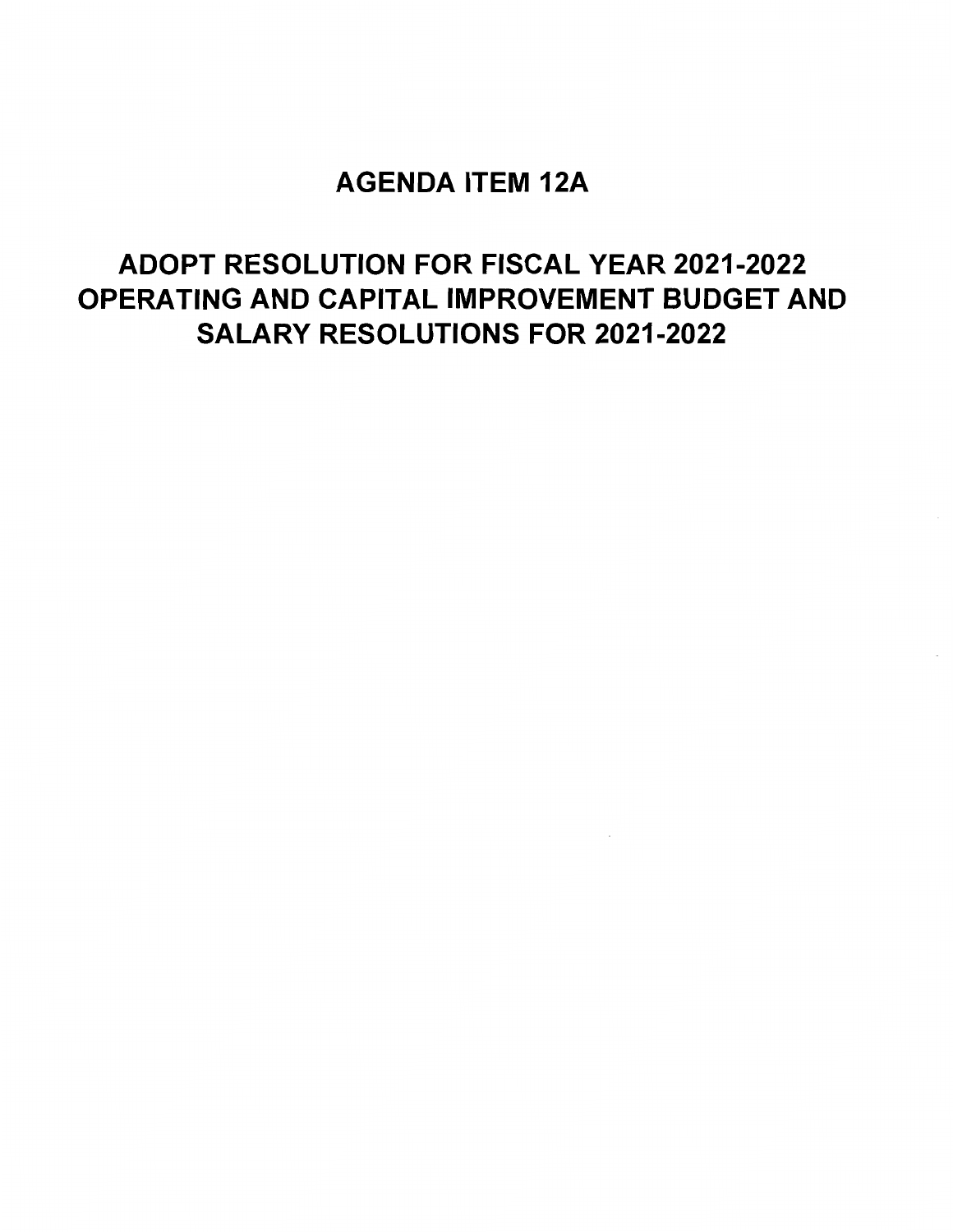**From: Sent: To: Subject:** 

Mike Mccaslin Tuesday, June 15, 2021 2:03 PM Council -EXT- BUDGET

City of Ventura Council Members,

I have lived in this city for over 40 years. The last 10 has been the most volatile of all previous 30. This email would be way too long if I detailed all the current issues in my hometown. An obvious challenge is homelessness which has progressed into criminal activity throughout the city. Businesses are challenged to remain open and most often close permanently, creating vacant buildings. All the challenges lead to more responsibilities pressed onto our Public Safety people. Most of these Public Safety employees reside here and choose to take an active role in the improvement of their city. The Fire Department has dilapidated buildings, an increase in call volume, equipment in need of repair and greater training needs than ever before. The lack of support from our local government is perplexing. The Ventura Fire Department has done MORE WITH LESS for far too long. It's time we publicly support the improvement of our fire department. They cannot sustain this current workload without your help. Make the decision to improve our Fire Department in order to improve our city. My hope is that Ventura will some day regain its **previous** position as a safe, family friendly place to live.

Mike Mccaslin

Sent from my iPad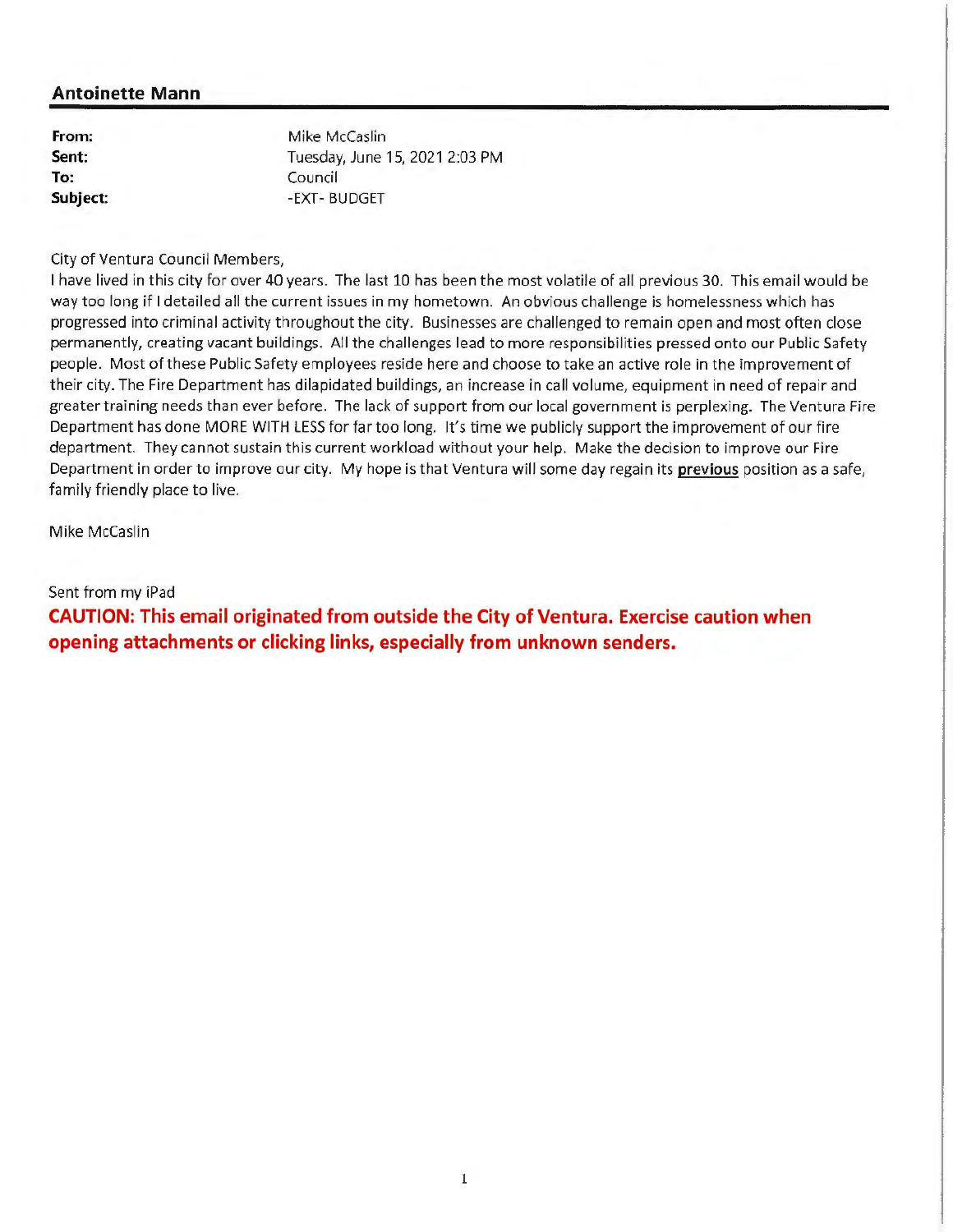**From: Sent: To: Subject:** 

Cathy Gonzales Tuesday, June 15, 2021 12:57 PM Council ':EXT- Fire dept budget

Please support the fire Dept and spend the money needed to bring their equipment and station up to date to be able to serve Ventura in times of need.

Vote to spend what is necessary for our faithful firefighters.

Cathy Gonzales

Sent from my iPhone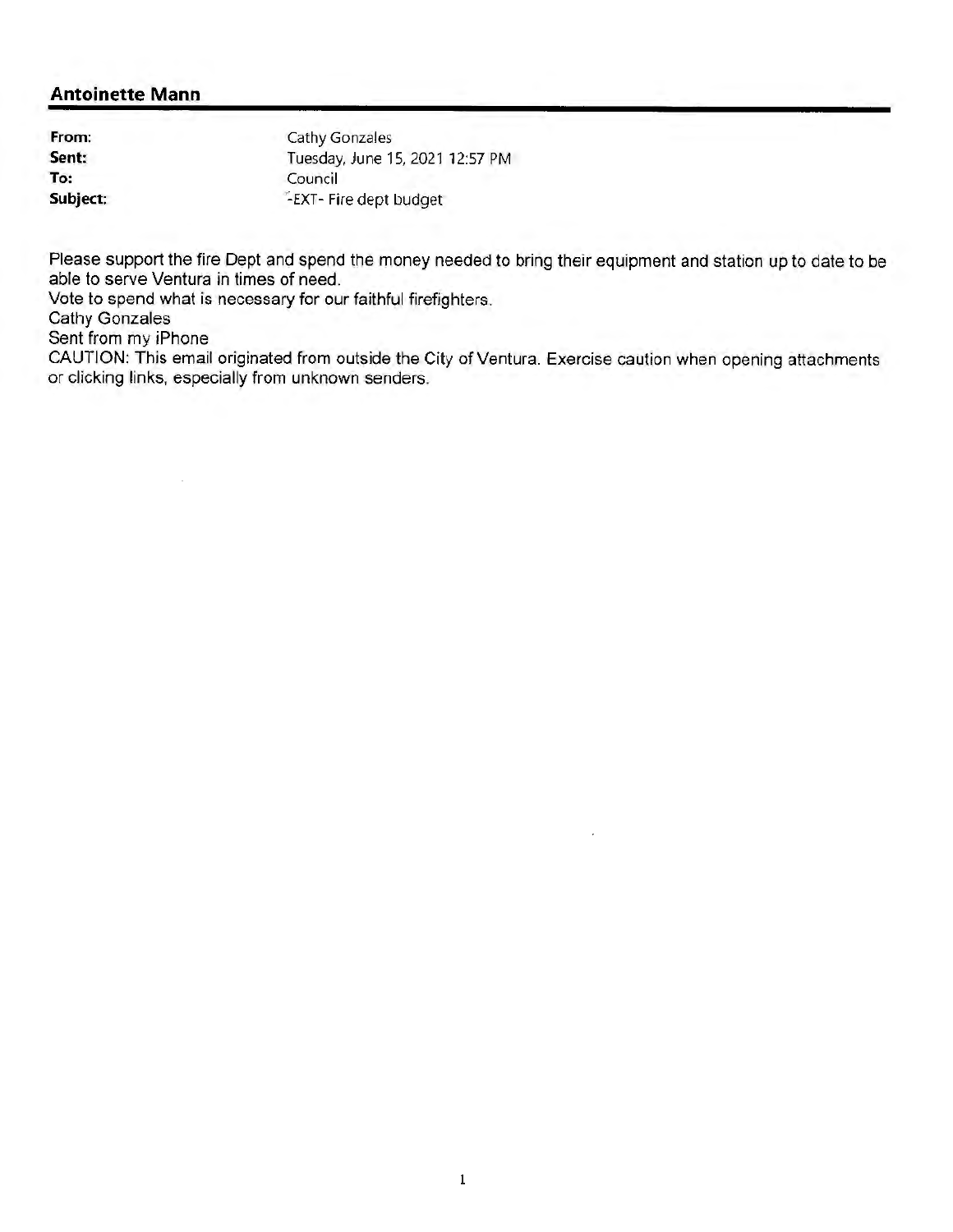**From: Sent: To: Subject:**  Linda Tucker Tuesday, June 15, 2021 5:09 PM Council -EXT- Fire department

I have lived in Ventura for 30 years. For the past 10 I have lived in Casitas Springs. In the past year I have had to call them twice. They were the nicest people you could find. They bandage my leg and I was put in an ambulance. The ambulance was so old and rattling. It was a disgrace to are neighborhood. These people need resources. They are better than this Linda Tucker

#### Sent from my iPhone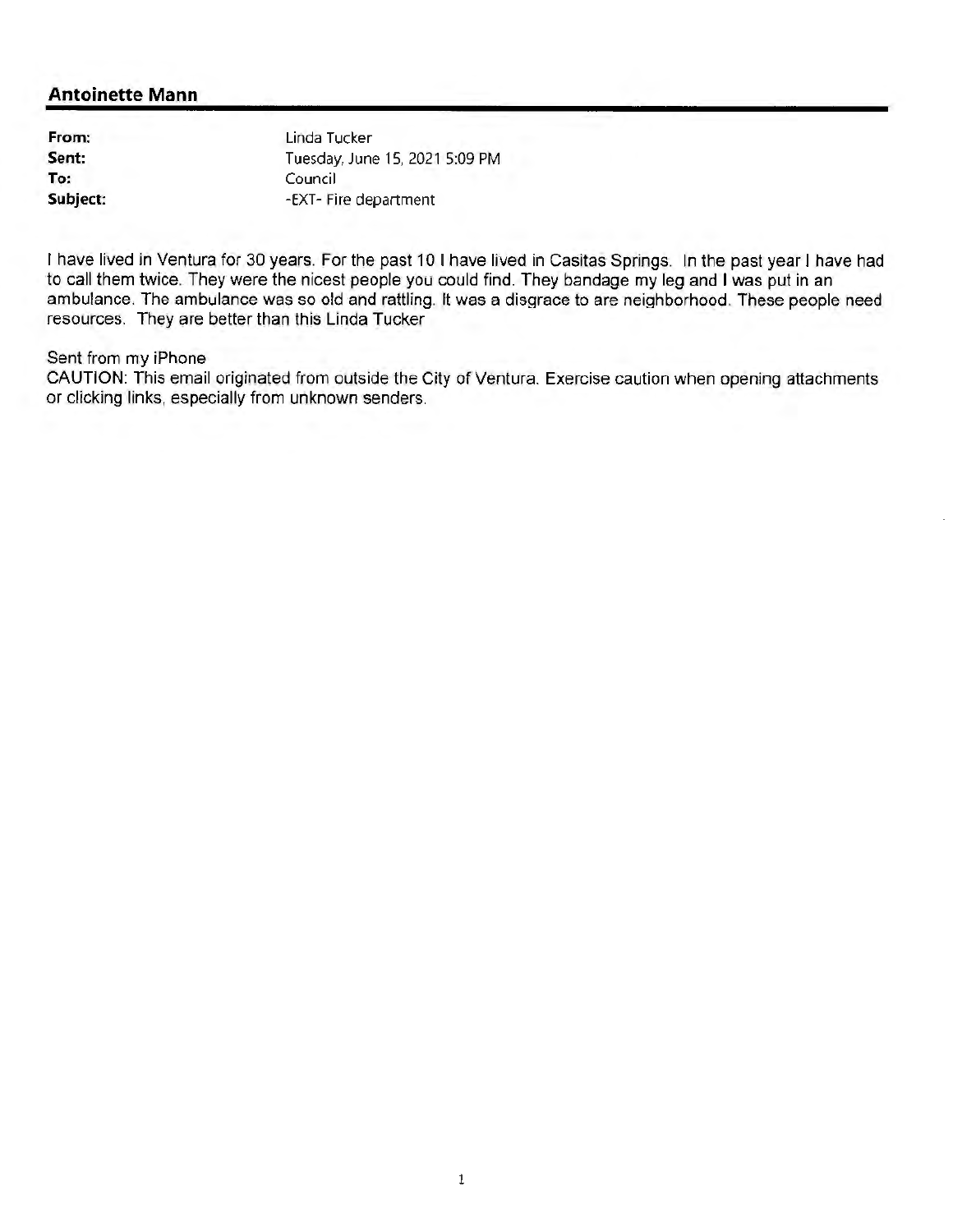#### **Tracy Oehler**

**From: Sent: To: Subject:** 

Heather Garcia Curtis · Tuesday, June 15, 2021 9:27 PM City Clerk -EXT- Ventura County Fire Department

Hello,

We need to better fund and care for our fire stations, and fire fighters. We need more trucks, and more fire fighters - and more benefits and funding for them. After reading more about this issue I am truly worried for my family's safety. They are not making it to calls in a timely manor. This is terrifying! The ratio of fire fighters and trucks, to fire calls, is astonishing.. it's so much lower than regional average! We need to fix this. Especially while CA is in this drought. We need fire professionals and better equipment, especially now. Please find a good way to allocate more funds for our fire stations and fire fighters. They need more trucks, more benefits, and more staff. They are overworked and underequipped. I beg you please find a way. **A** 

Thank you in advance,

A wife, mother, and daughter of people in Ventura County - Heather Curtis

Sent from Yahoo Mail for iPhone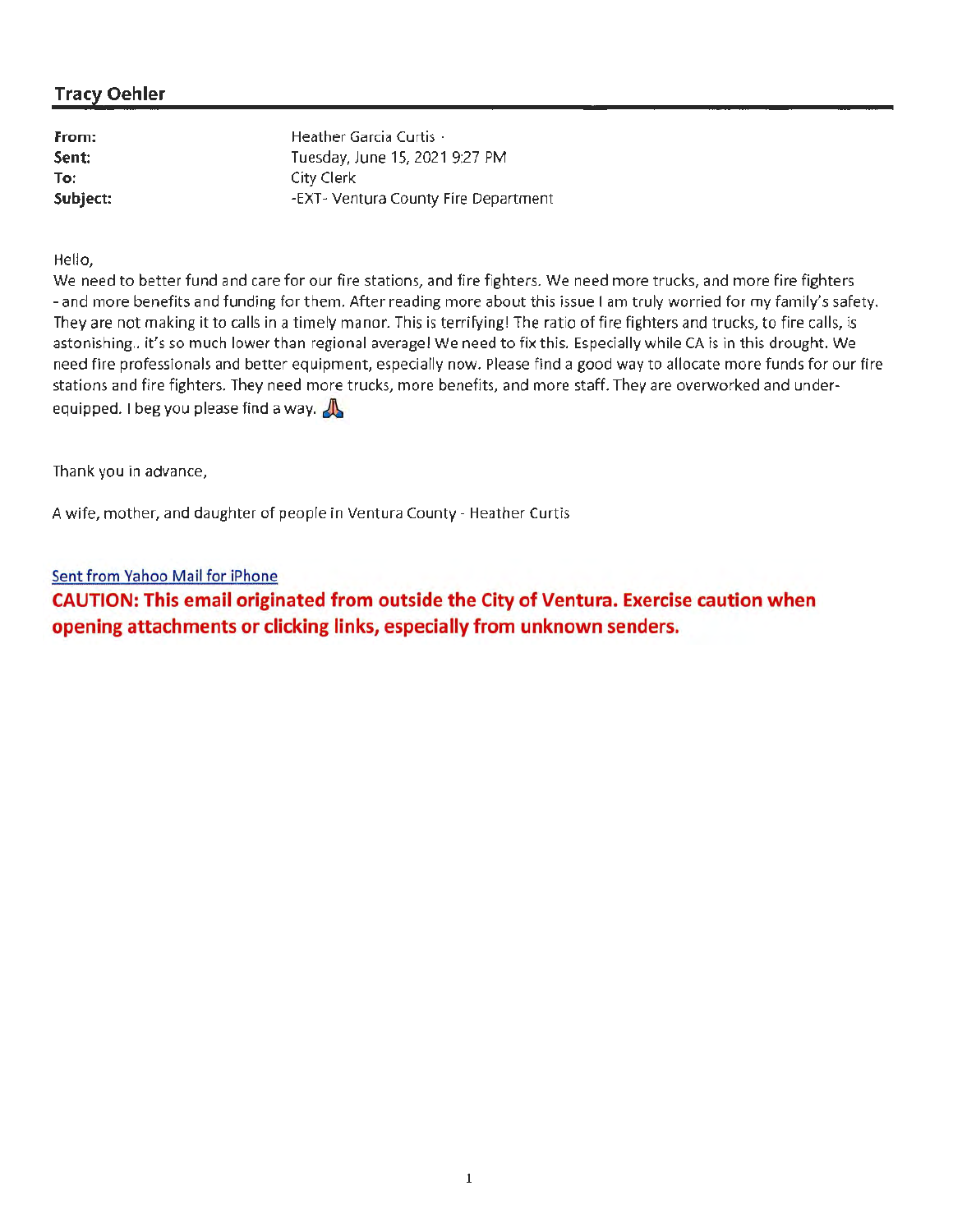#### **Tracy Oehler**

**From: Sent: To: Subject:**  Antoinette Mann Wednesday, June 16, 2021 8:54 AM Tracy Oehler FW: -EXT- Fire Department Budget

-----Original Message----- From: Julie Walker Sent: Wednesday, June 16, 2021 12:27 AM To: Council <council@cityofventura.ca.gov> Subject: -EXT- Fire Department Budget

Please fund our wonderful firefighters! I am a 8 year VENTURA resident and the fire fighters were there fir me when I needed them last year to transport my neighbor to the ER. Their living conditions were not ideal but they treated him with respect and great kindness. Any support you can give them is greatly appreciated.

Julie Walker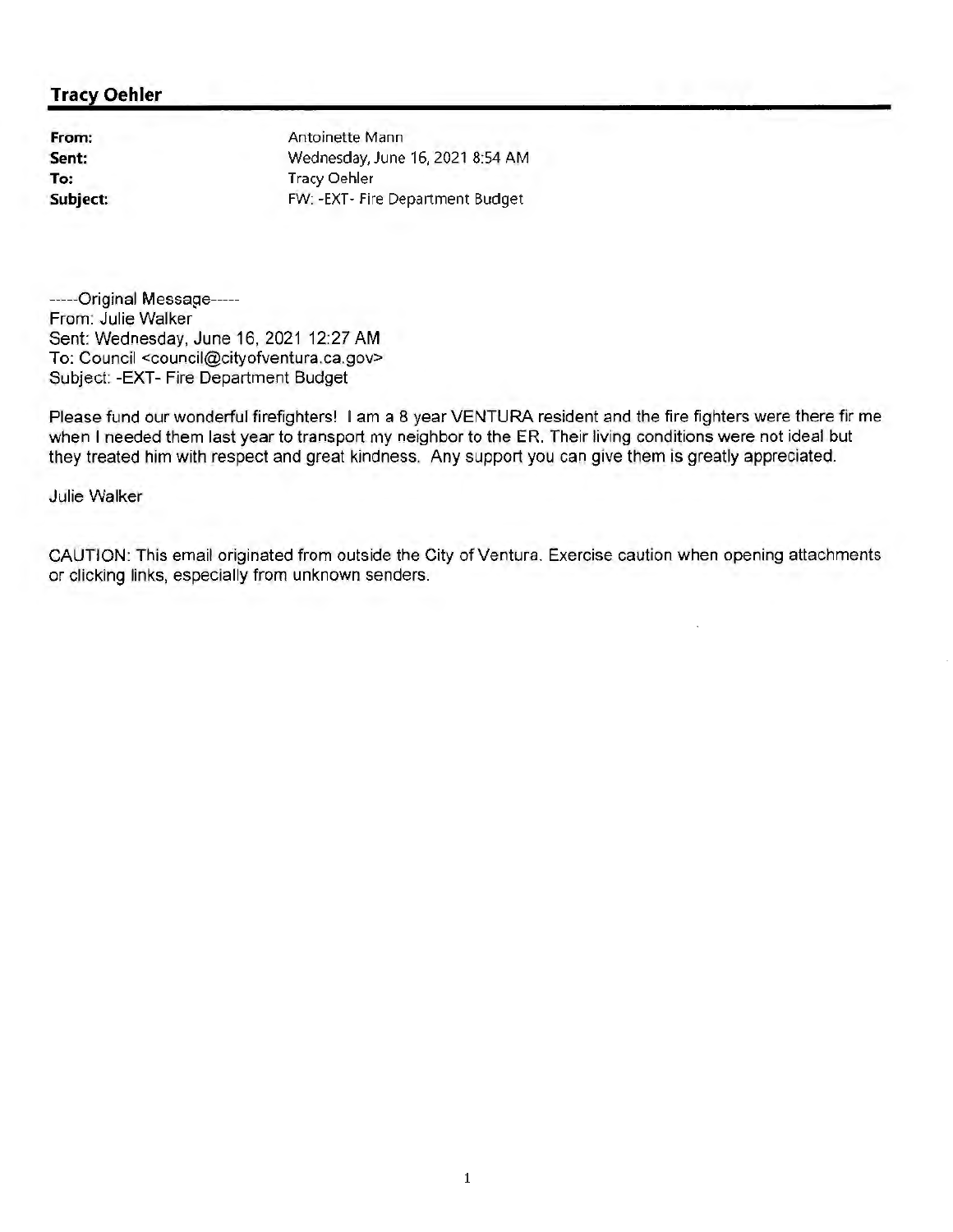#### **Tracy Oehler**

**From: Sent: To: Subject:** 

Peggy Wenzel Monday, June 21, 2021 8:37 AM City Clerk -EXT- Unfreeze 6 police position in the New budget.

We need our police! Please vote to unfreeze these 6 positions in tonight's budget. Sent from Yahoo Mail on Android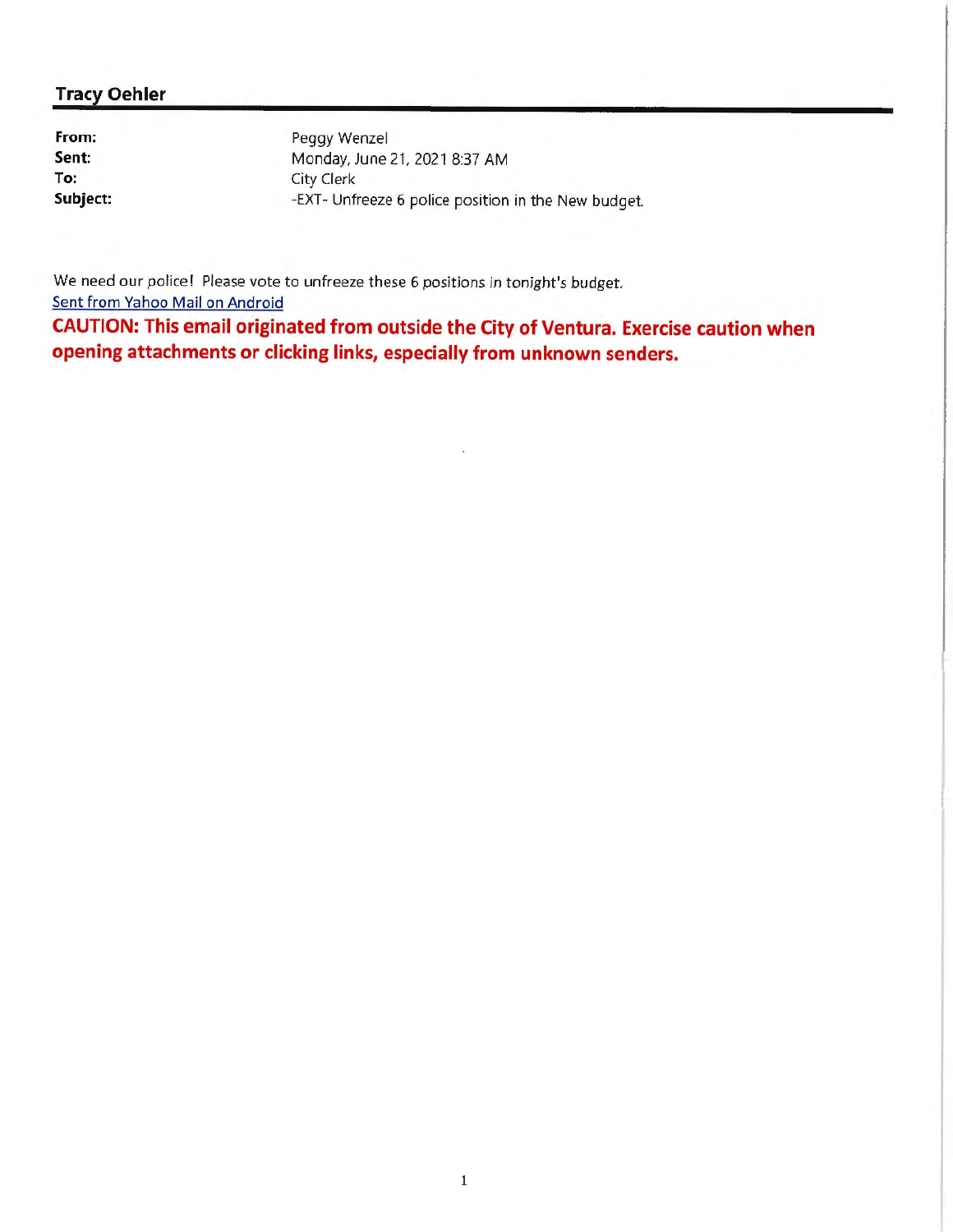**From: Sent: To: Subject:**  **Cindy** Saturday, June 19, 2021 11:21 AM Council -EXT- Budget - Fire Department

All,

I was very concerned to learn that the funding necessary to adequately safeguard the citizens of Ventura from fire is in jeopardy. This is particularly frustrating when we are receiving mixed messages regarding fire danger.

As an example, we have a family-held property on Strathmore in Ventura. This property is currently a rental. For those of you unfamiliar with where Strathmore is, it's in what's considered the Lemon Grove area, south of the Pacific View Mall.

This house has never been threatened by a wildfire in the past

However, we were told that we had to prune bushes around the property, to reduce wildfire threats, or face having the policy cancelled. What is the message here?

What has increased the risk of fire in a previously unthreatened area of Ventura? Global warming and lack of rain are certainly factors. What else? Could it be that insurance carriers are concerned with the funding policies related to the VFD?

I would really like to understand how, when the increased risk of drought is in the news almost daily, in a town that has suffered greatly with the Thomas Fire, adequate funding for the fire department is even is question.

Thank you,

Cindy Cook

Sent from my iPhone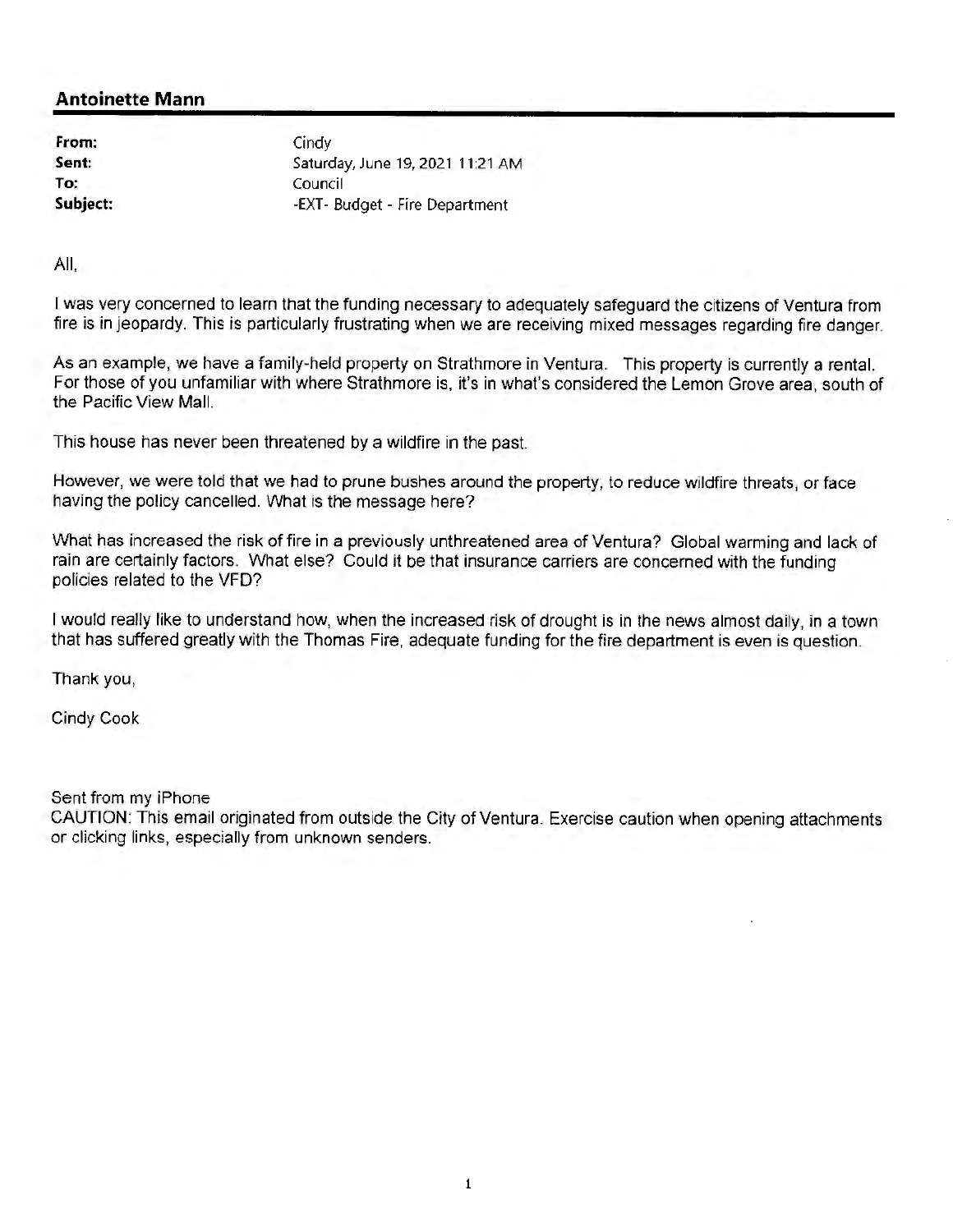| David Grau                                                                              |
|-----------------------------------------------------------------------------------------|
| Monday, June 21, 2021 11:55 AM                                                          |
| Council; Sofia Rubalcava; Jack Breuker; Joe Schroeder; Lorrie Brown; Jim Friedman; Doug |
| Halter; Mike Johnson; Jeannette Sanchez-Palacios                                        |
| -EXT- June 21, 2021 City Council Meeting Agenda Item 12A                                |
|                                                                                         |

Council members,

#### June 21, 2021 Ventura Budget

#### Agenda Item 12A

Ventura County Taxpayers Association mission is to promote the wise use of public funds, oppose waste and to advise public officials regarding issues of concern to taxpayers.

It should not have been a surprise, when City Manager Alex McIntyre's told City Council during the June 14 budget discussions that the city is "not on very solid financial ground".

We also suggest Council keep in mind the report issued two years ago by California State Auditor Elaine Howle on the fiscal health of 470 California cities based on each city's liquidity, debt burden, financial reserves, revenue trends and ability to pay for employee retirement benefits.

According to the California State Auditor, the City of Ventura ranked near the bottom 20 percent of all California cities.

Locally, Ventura's overall fiscal health ranked substantially below Simi Valley, Ojai, Fillmore, Port Hueneme, Thousand Oaks and Camarillo. Only Oxnard and Santa Paula ranked below Ventura in overall fiscal health.

#### Fire Services

Despite the backdrop of the city being on "not very solid financial ground" Councilman Friedman and others pressed staff to find ways to add \$2.2 million to the FY2021-22 budget for up to 9 new Fire Department positions based on a Fire Study that had yet to be fully reviewed.

Staff made clear the expectation was that the Fire Department would complete a Strategic Plan that, would inform thoughtful and studied Investment into future Fire service.

In other words, a wise and fiscally responsible use of public funds.

Councilman Friedman, the most vocal proponent of immediate funding, would wait for. "Why a whole layer of discussions? That part I don't understand."

#### What's the rush?

VCT A agrees with McIntyre. City Council should wait for the Fire Department to complete the Strategic Plan before committing taxpayers funds the city, whose fiscal health is ranked far below most California cities, does not yet have and possibly cannot afford.